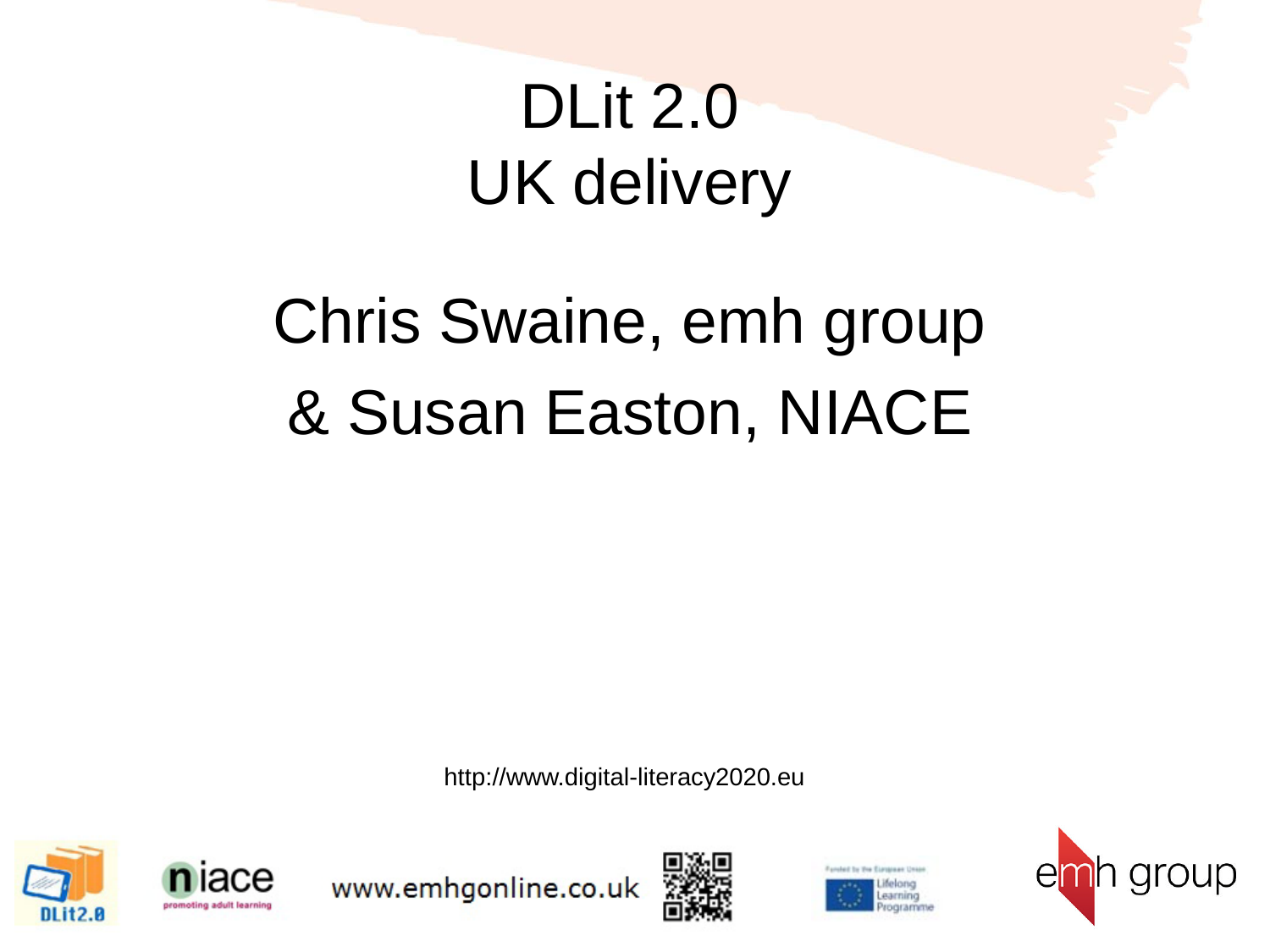### Setting the scene

- About NIACE National Institute of Adult Continuing Education, UK.
	- Aims to encourage all adults to engage in learning of all kinds.
- **About the emh group.** 
	- UK delivery partner only organisation delivering DLit 2.0 in social housing. Worked together to train and support staff to digitally include residents.
- Recognise importance of digital inclusion and skills for residents, i.e. welfare reform, financial inclusion.

http://www.digital-literacy2020.eu







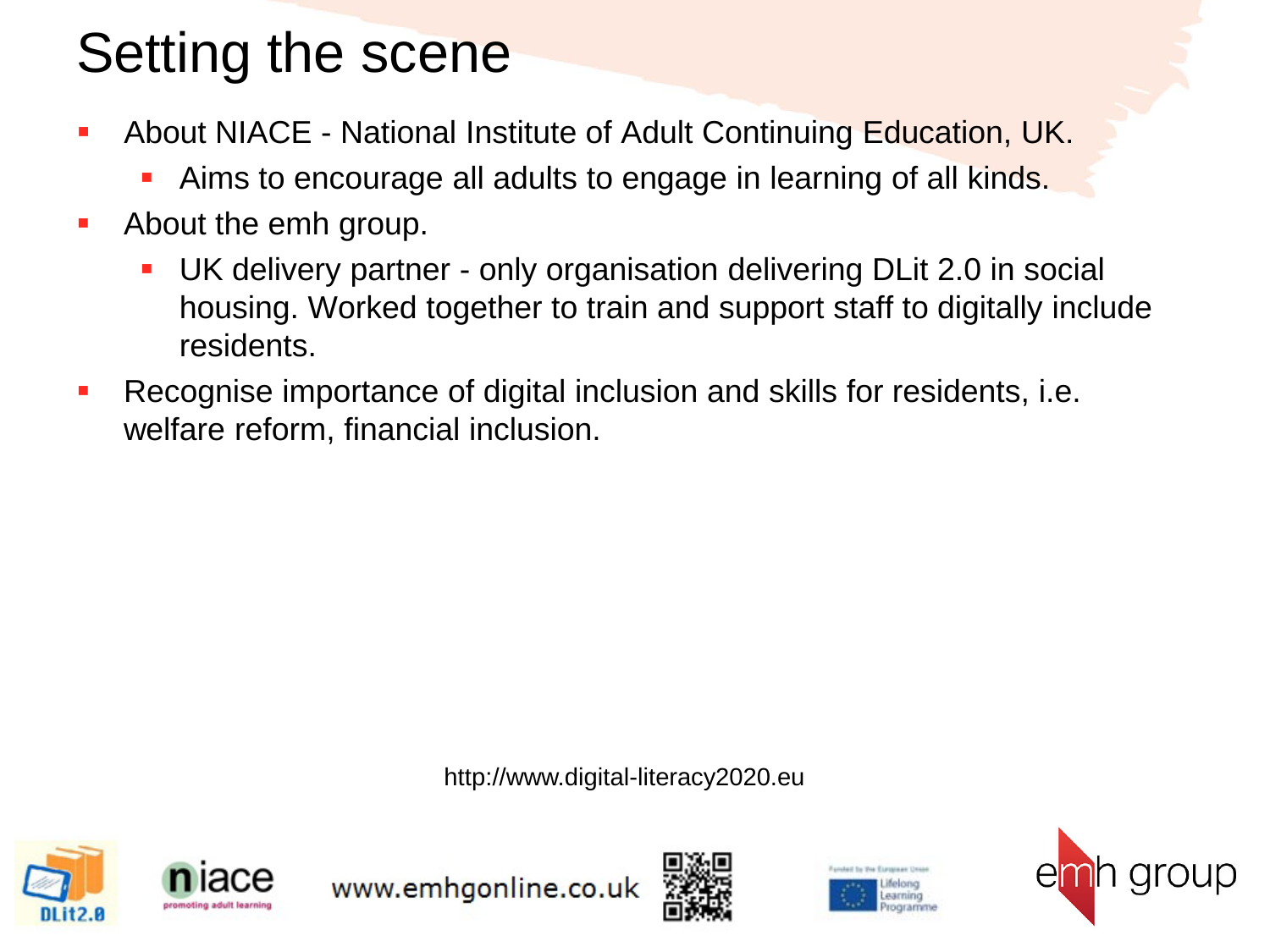### Internet access

'The hardware, software, and connectivity solutions necessary to enable the Group to effectively utilise technology across the business.'

- **11 pilot locations across East Midlands focusing on 4 key target groups:** BME communities, older people, sufferers of domestic violence (DV) and homeless.
- Tablets in each location (android Samsung Tab 2, 10.1, 3G and WiFi) next generation devices; relationship with smart phones, technology mobility. Freedom from Apple & Microsoft. 4 devices into each location for residents to learn from.
- Wifi into public spaces. 3G for domestic violence setting for portability / privacy.
- Sat outside of existing ICT infrastructure
- Apps

http://www.digital-literacy2020.eu







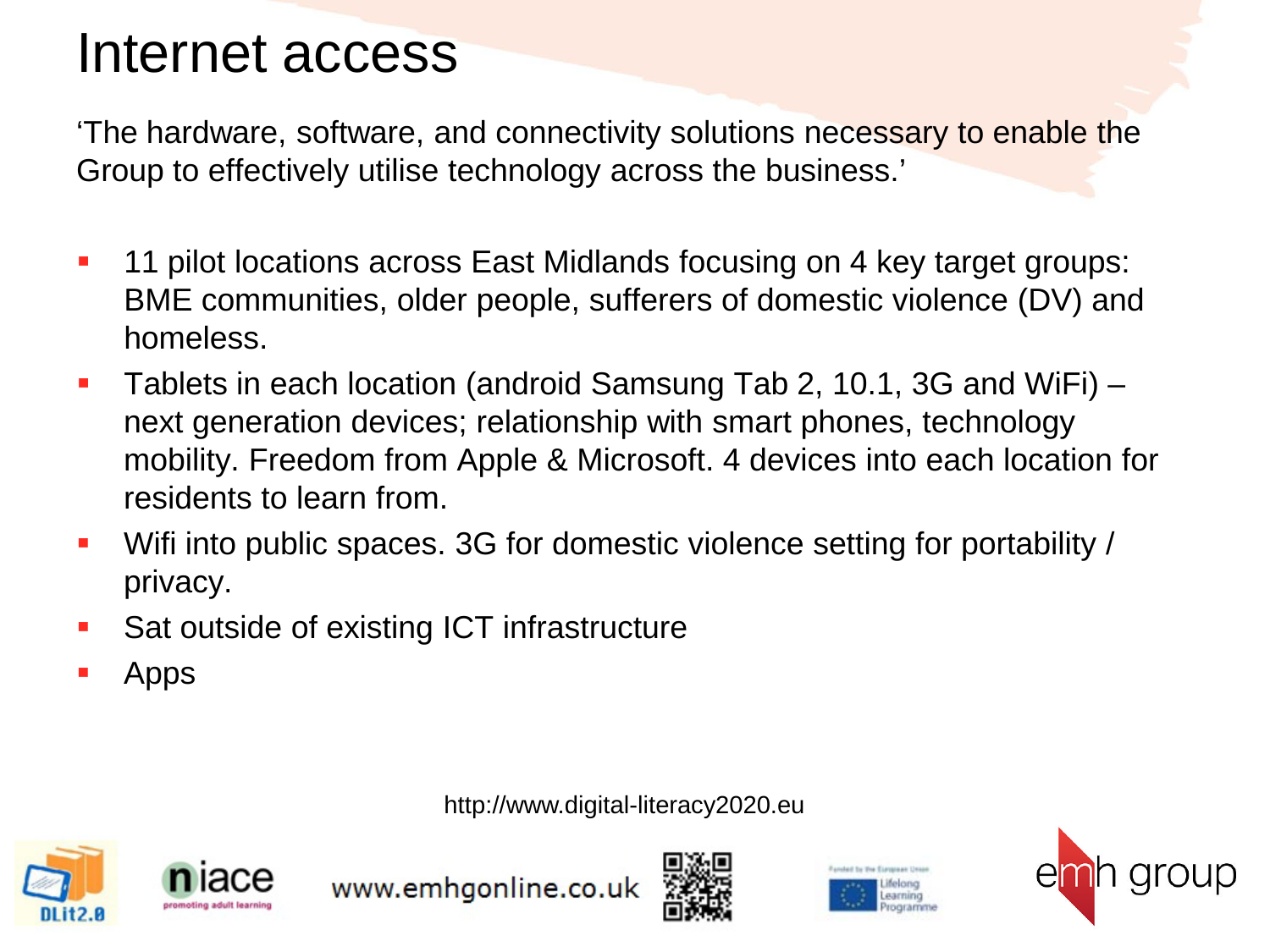## Digital skills

Trained staff to use and deploy technology so they could support residents to use Web 2.0 tools safely and effectively.

- **20 digital champions trained across the emh group, via 2 days training.**
- All champs got their own tablet to 'play with'
- 'Digital' experts less important than good communicators
- Use of VLE to support.
- Champs 'buddied up' to support each other.
- Valued, empowered and supported.

http://www.digital-literacy2020.eu







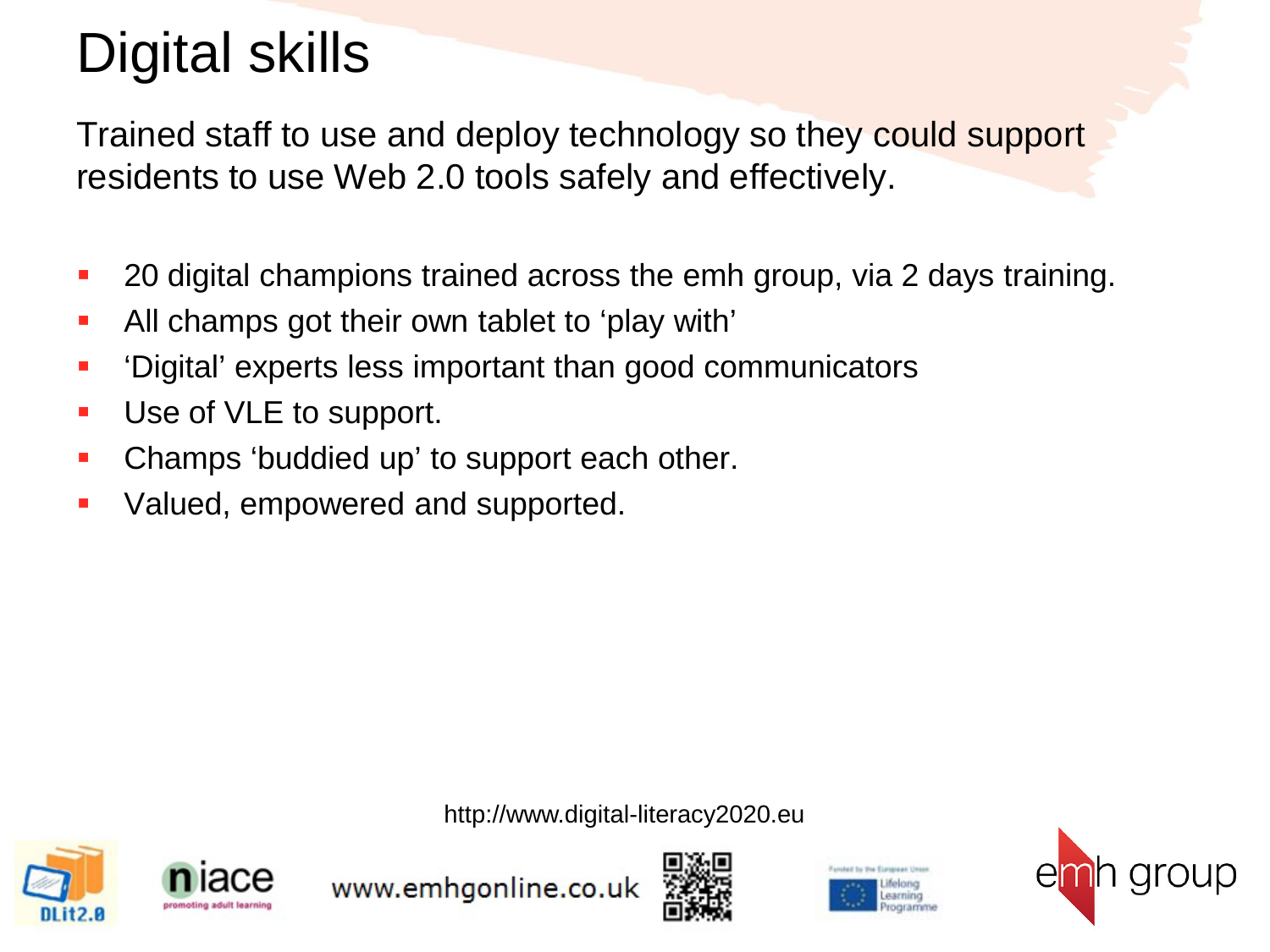### Content and delivery

- 5 curriculum areas: citizenship; communication; collaboration; social networking; basic skills.
- 'What's the hook' 15 reasons to get online.
- **Heutagogic approach** the learner decides what they want to learn and also decides what success looks and feels like.
- Adapted curriculum to address country specific issues e.g. welfare benefits
- Different approaches: 1:1, 1:many; P2P, independent
- Production of learner sheets less about step 1, 2, 3
- 'working safely online' really important for all groups

http://www.digital-literacy2020.eu







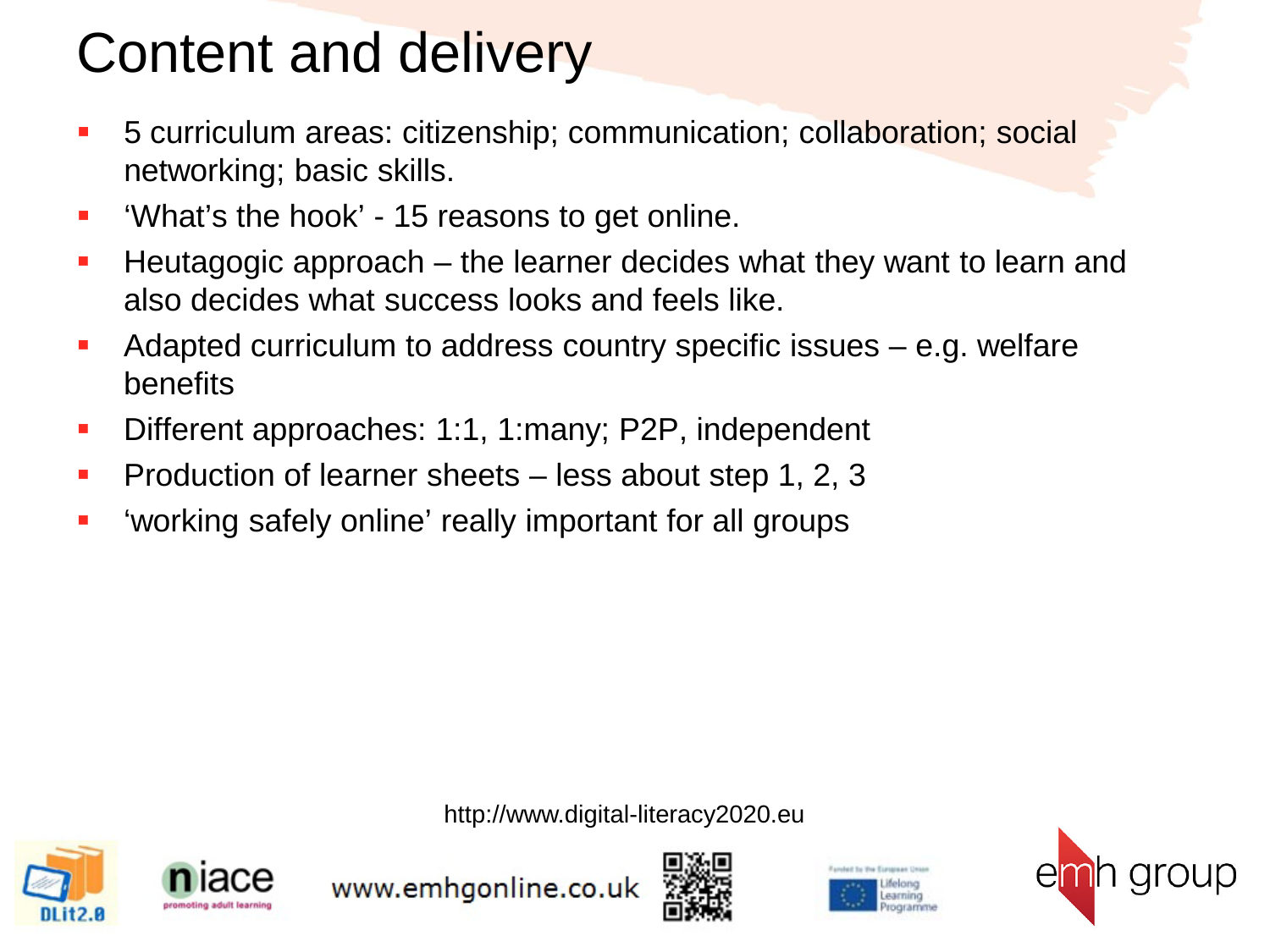### Connelly Court – 25 year anniversary

Residents celebrating 25 year anniversary. Local history QR code treasure trail with audio



http://www.digital-literacy2020.eu









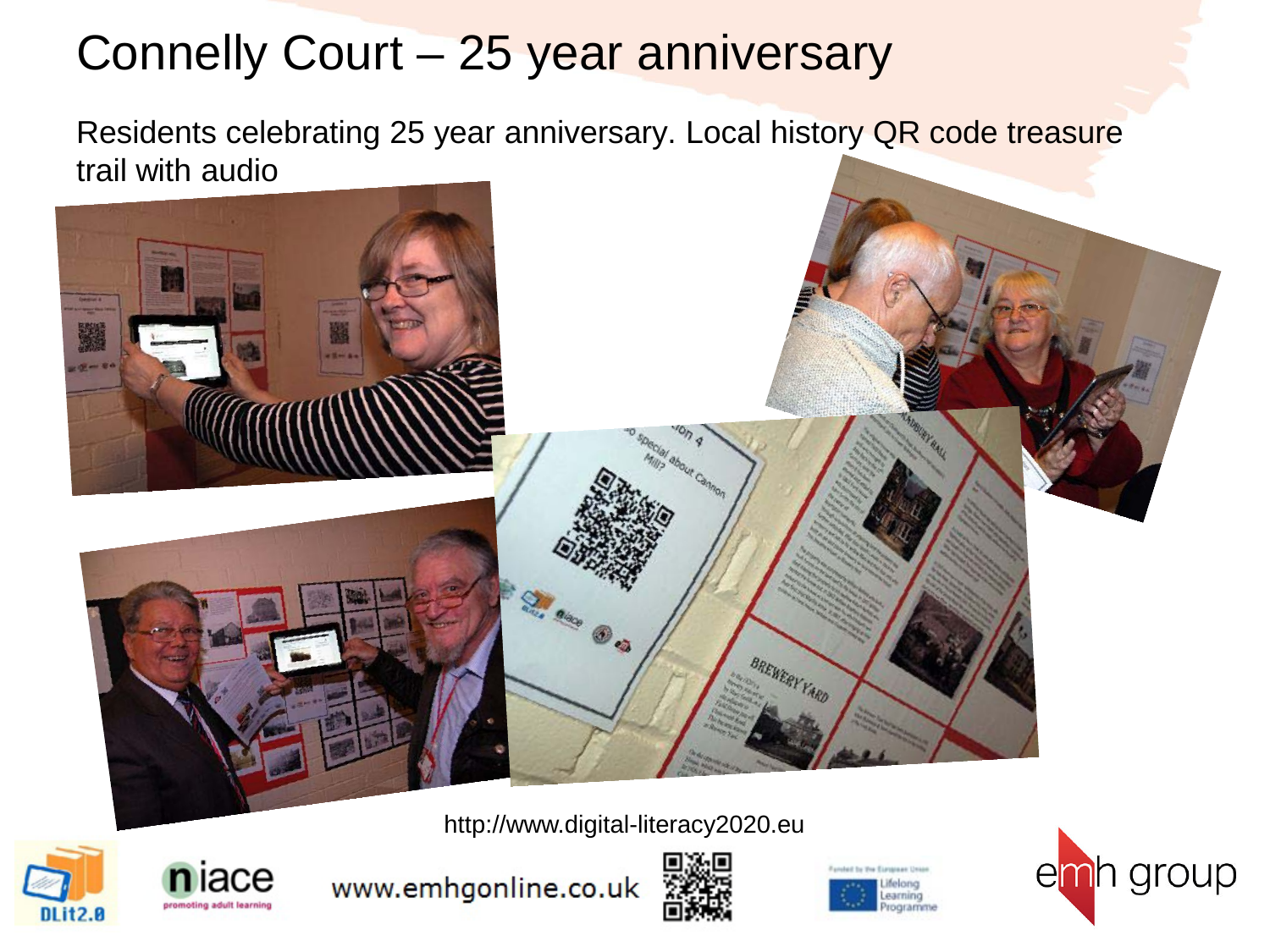### Residents Welfare Reform conference

QR code treasure trail about Welfare Reform and Universal Credit.



Just think what you can do with QR Codes as an inclusion tool?







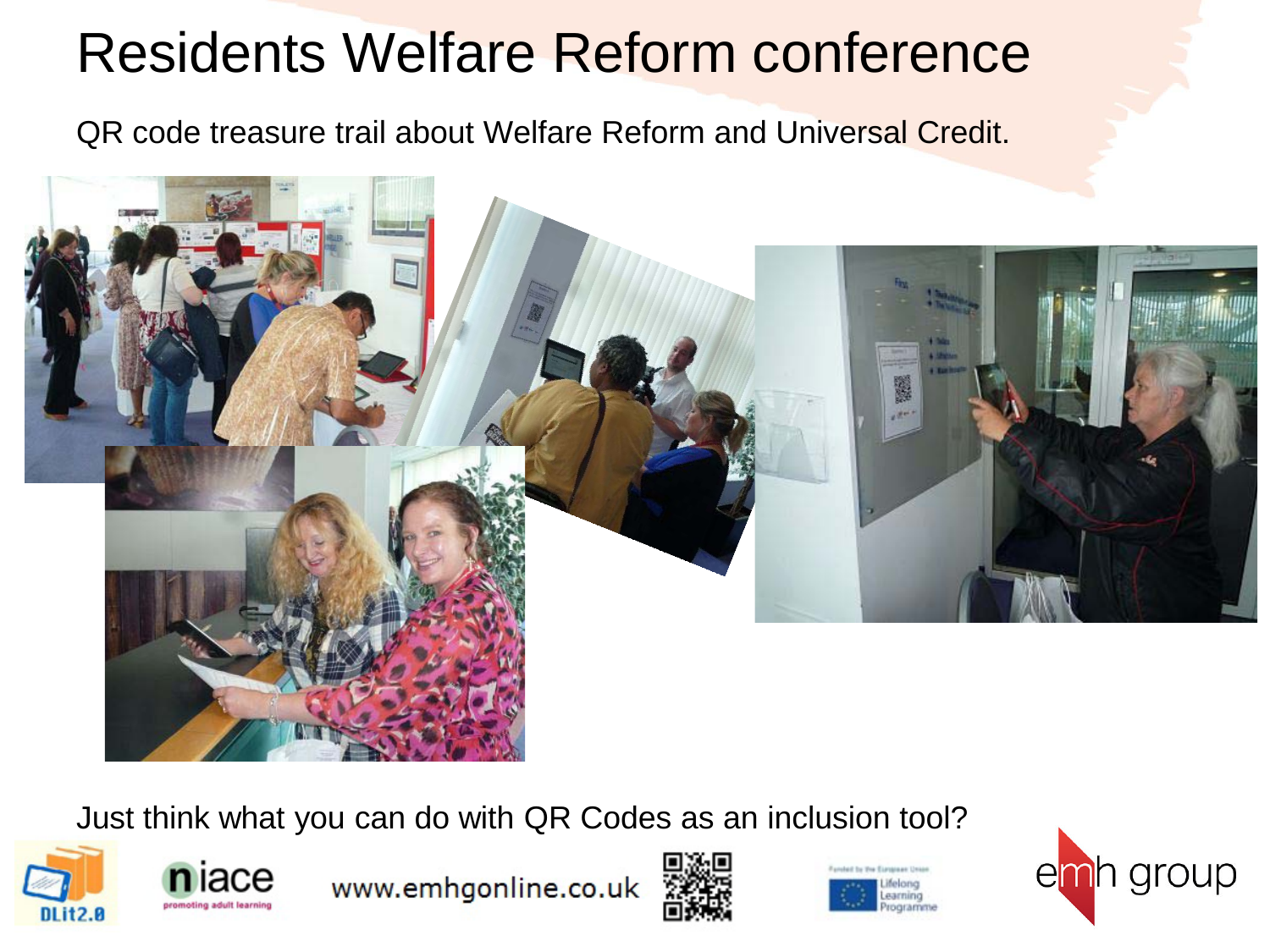## Recording the journey

#### UK evaluation blog: <http://dlit20.wordpress.com/>



http://www.digital-literacy2020.eu







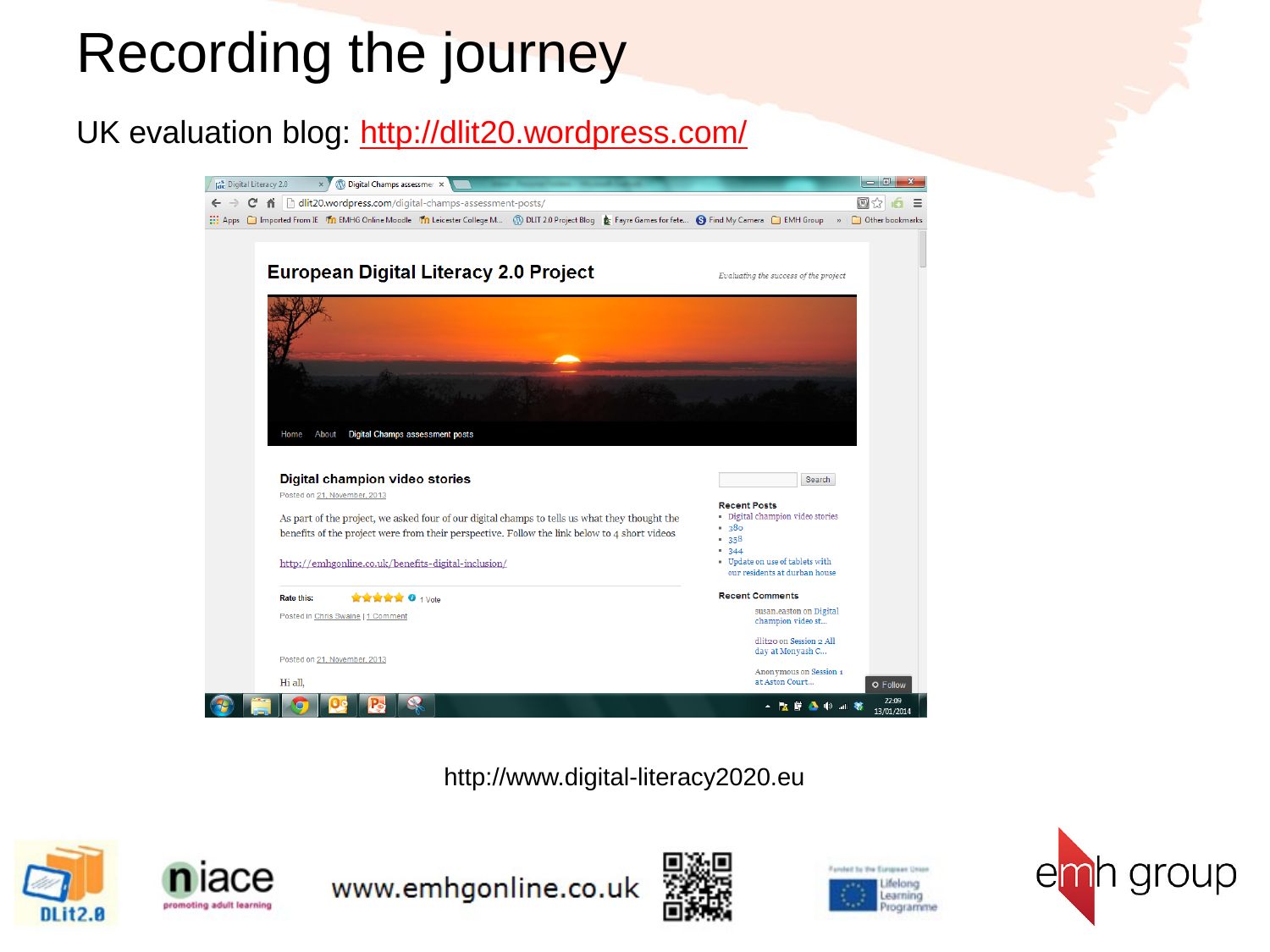### Lessons learned

- Homeless adults have very chaotic lives and often present with other issues. Small issues can be big issues.
- 2. Job search for unemployed a key driver.
- 3. Don't be fooled by young adults having digital skills but equally don't ignore their value and how they can help.
- 4. Working safely online is critical. Young people and DV
- 5. No one size fits all model.
- 6. Staff digital skills improved.
- Don't ignore the constituency of existing digital learners.

http://www.digital-literacy2020.eu